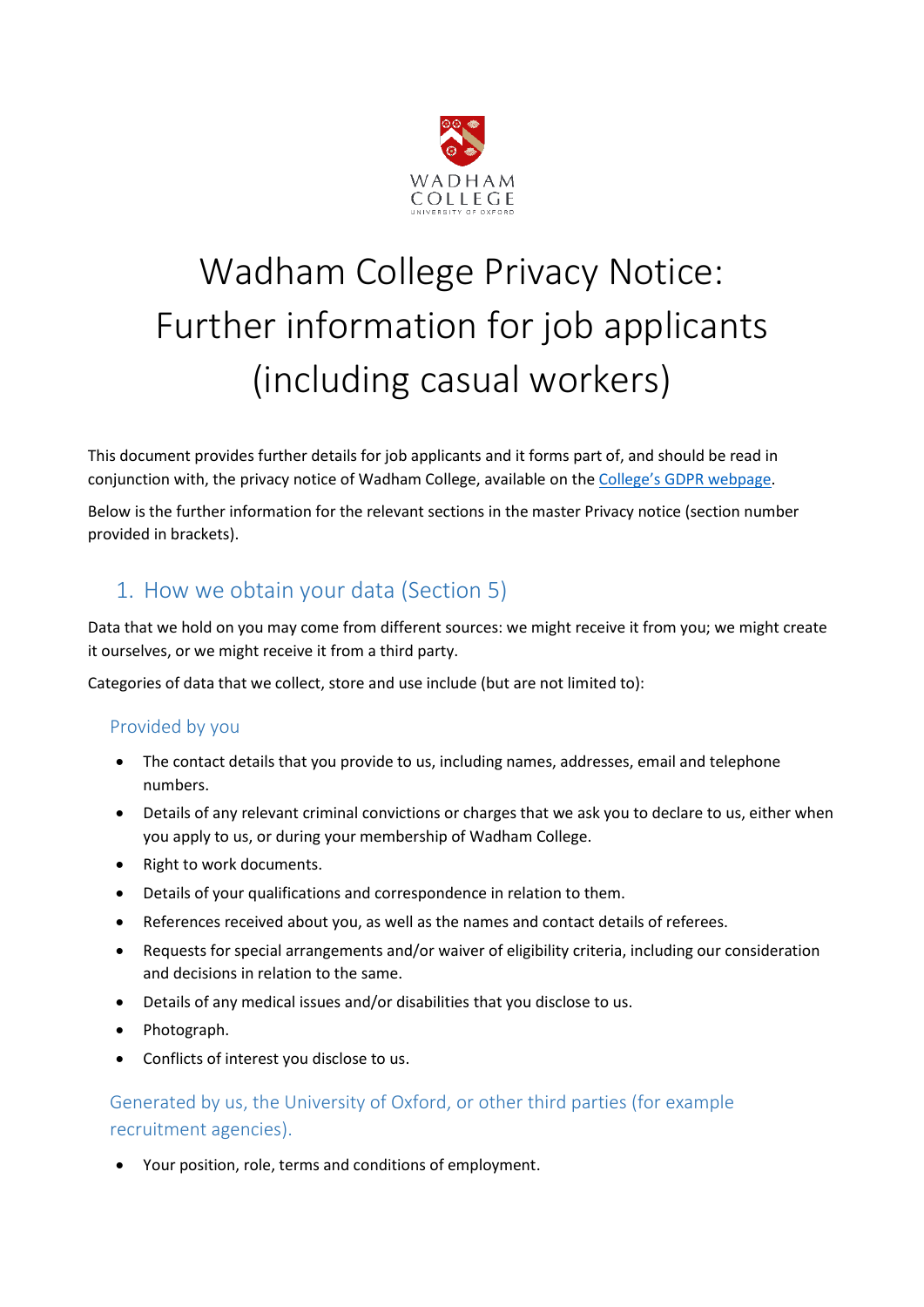- Records relating to the recruitment process, application paperwork and any requests for special arrangements.
- Communications with you regarding the outcomes of your application.
- Record of DBS check.
- Right to work check (e.g. visa application status).
- References obtained about you.
- Records relating to the consideration of medical issues/disabilities.
- Learning and development records (e.g. training certificates).
- Records of decisions, including relevant committee and panel reports.

# 2. Details of our processing activities, including our lawful basis for processing (Section 9)

#### Data that you provide to us and the possible consequences of you not providing it

Most data that you provide to us is processed by us in order that we, and you, can each fulfil our contractual obligations and/or comply with obligations imposed by law. For example:

- Right to work: Copies of your passport, right to work, and visa information will be collected by us at the time of your application to enable us to comply with UK Immigration and Visa requirements. We may also be required by law to retain that data, along with related information (such as your application paperwork, shortlists and selection committee papers) until a certain point after your employment with the College ends.
- Disclosure and Barring Service check: If the relevant role requires regular interactions with children or vulnerable adults, we are required by law to carry out a Disclosure and Barring Service check in relation to you. In accordance with section 124 of the Police Act 1997, DBS certificate information is only passed to those who are authorised to receive it in the course of their duties and, in line with the DBS code of practice, is not kept by Wadham College for any longer than is necessary.

Your failure to provide such data may mean that you are unable to take up the relevant role.

Some data that you give to us is provided on a voluntary basis – you have a choice whether to do so. Examples include:

- Equality monitoring data, which is requested by the College as part of the equality monitoring that we undertake pursuant to our legal obligations under the Equality Act 2010.
- Disability and health condition information, which you may choose to provide to us in order that we can take this information into account when considering whether to make a reasonable adjustment.

#### Other sources of your data

Apart from the data that you provide to us, we may also process data about you from a range of sources. These include:

- Data that we generate about you, such as when processing your application;
- Data generated by the University of Oxford, where the role you have applied for is a joint position offered by both Wadham College and the University;
- Your previous educational establishments and/or employers if they provide references to us;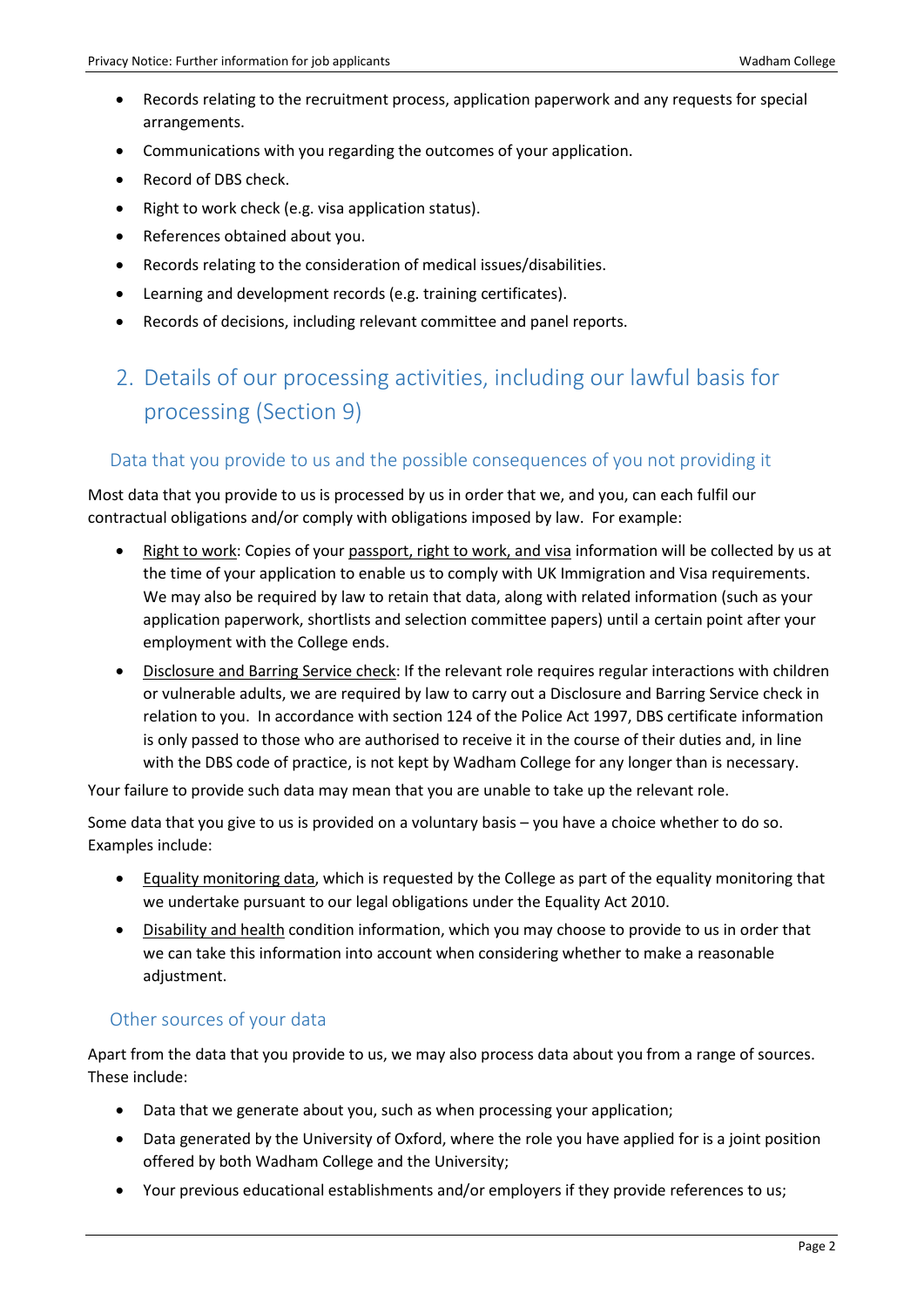Examples of bodies to whom we are required by law to disclose certain data include, but are not limited to:

| Organisation                          | Why?                                                                                                                                                     |
|---------------------------------------|----------------------------------------------------------------------------------------------------------------------------------------------------------|
| Home Office; UK Visas and Immigration | To fulfil Wadham College's obligations as a visa sponsor                                                                                                 |
| Disclosure and Barring Service (DBS)  | Required for certain posts to assess an applicant's<br>suitability for positions of trust or where the post works<br>with vulnerable people or children. |

Examples of bodies to whom we may voluntarily disclose data, in appropriate circumstances, include but are not limited to:

| Organisation                                                                                                                                              | Why?                                                                                                                                                                                                                           |
|-----------------------------------------------------------------------------------------------------------------------------------------------------------|--------------------------------------------------------------------------------------------------------------------------------------------------------------------------------------------------------------------------------|
| Other Colleges and/or permanent private halls within<br>the University of Oxford, University offices and/or<br>departments                                | Where a member is employed by, or connected to both<br>organisations, or is providing services in different parts<br>of the collegiate university, we may need to share<br>relevant data in order to process your application. |
| Agencies with responsibilities for the prevention and<br>detection of crime, apprehension and prosecution of<br>offenders, or collection of a tax or duty | For the prevention, detection or investigation of crime,<br>for the location and/or apprehension of offenders, for<br>the protection of the public, and/or to support the<br>national interest.                                |
| <b>Recruitment Agencies</b>                                                                                                                               | Where an applicant is employed by or connected to a<br>recruitment agency, we may need to share relevant<br>data in order to process your application.                                                                         |
| Occupational Health providers                                                                                                                             | To enable the provision of these facilities.                                                                                                                                                                                   |
| Third party service providers                                                                                                                             | To facilitate activities of Wadham College. Any transfer<br>will be subject to an appropriate, formal agreement<br>between Wadham College and the processor.                                                                   |

## 3. How long we keep your data (section 12)

We retain your personal information for as long as necessary to fulfil the purposes for which it was collected, including for the purpose of satisfying any legal or reporting requirements.

The retention period, will depend on the category of the data. As a general guide, our expected retention periods are as follows (this is not exhaustive):

| <b>Expected retention period</b>                                                                    | Data                                                                                                                                                                                                                                          |
|-----------------------------------------------------------------------------------------------------|-----------------------------------------------------------------------------------------------------------------------------------------------------------------------------------------------------------------------------------------------|
| One month/30 days                                                                                   | CCTV footage (unless involving a conduct or health & safety matter)                                                                                                                                                                           |
| One year following completion of the<br>recruitment process                                         | Unsuccessful applicant data, including references (except when the<br>recruitment process is mentioned in Governing Body)<br>Requests for special arrangements or medical/health and disability<br>information<br>Right to work documentation |
| Six years following the end of the academic<br>year in which the recruitment process took<br>place. | Equality monitoring data                                                                                                                                                                                                                      |
| In perpetuity (permanent)                                                                           | Papers submitted to Governing Body or other College committee,<br>which may cover areas such as recruitment or equality monitoring<br>data<br>Photographs (informal)                                                                          |